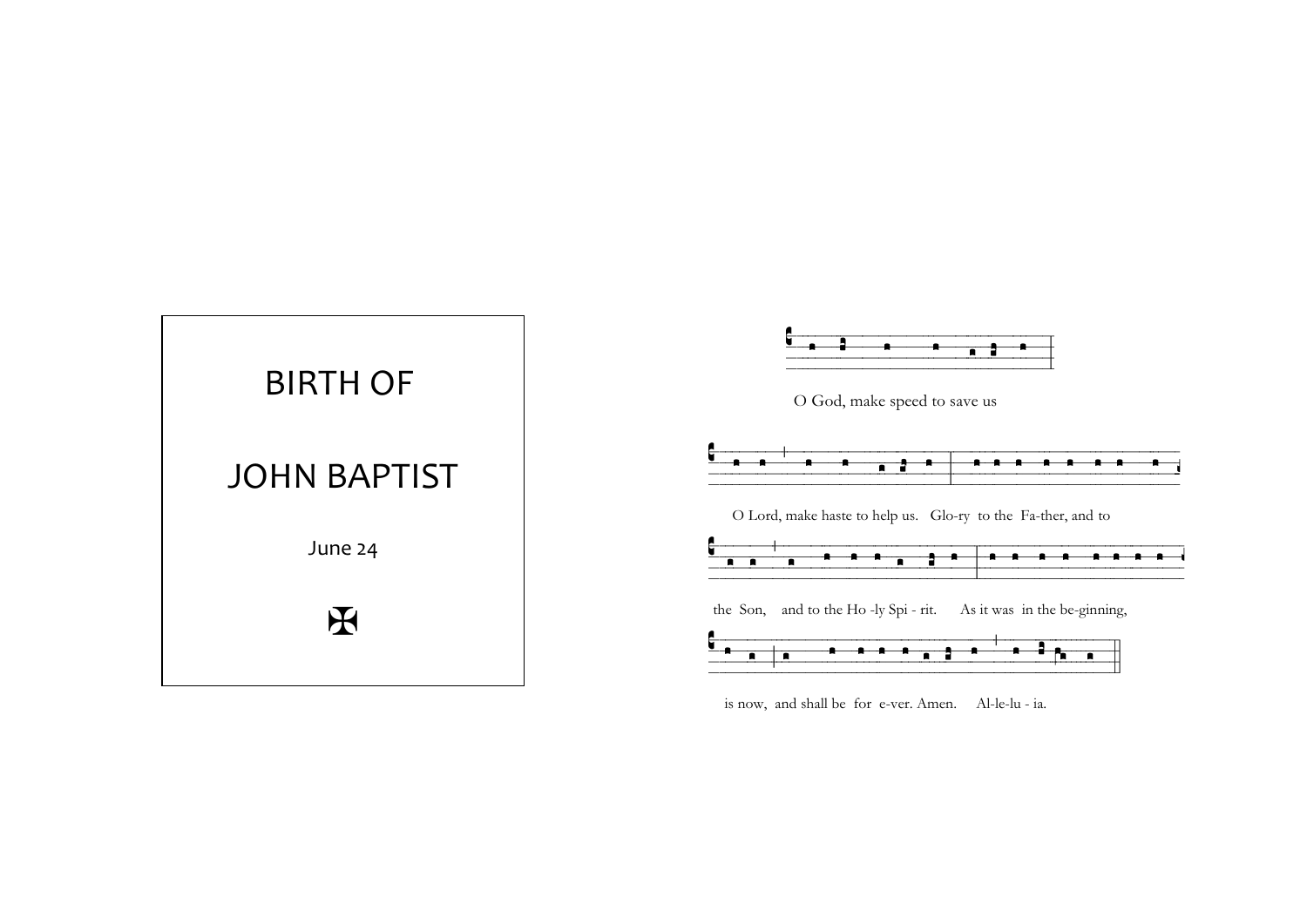## *BIRTH OF JOHN BAPTIST First Evensong*



- 1 On this high feast day honour we the Baptist, greatest and last of Israel's line of prophets, kinsman of Jesus, herald of salvation, chosen forerunner.
- 2 Lo, from the heavens Gabriel descending, brings to your father tidings of your coming, telling your name, and all your life's high calling duly announcing.
- 3 When Zechariah doubted what was told him, dumbness assailed him, sealing firm the promise, till, at your naming, lo, his voice resounded loud in God's praises.
- 4 Greater by far than all the sons of Adam, lowly in spirit, faithfully proclaiming Israel's Messiah, Jesus our Redeemer, so we exalt you.
- 5 Father eternal, Son, and Holy Spirit, God everlasting, hear your people's praises; let saints on earth with all the saints in glory, ever adore you. Amen.

**Ut queant laxis (Paul the Deacon 730-99) paraphrased by the editors of the New English Hymnal (altd)**

# *The Word of God*





Bachuch is a straight of the Bap-tist, the Lord's Fore-run-ner.



- *1* Happy are they who have not walked in the counsel óf the wicked  $*$ nor lingered in the way of sinners, nor sat in the séats of the scórnful!
- *2* Their delight is in the láw óf the Lord, \* and they meditate on his láw day ánd night.
- *3* They are like trees planted by streams of watêr,† bearing fruit in due season, with leaves that dó not wither;  $*$ everything they dó shall prósper.
- *4* It is not só with the wícked: \* they are like chaff which the wínd blows áway;
- *5* Therefore the wicked shall not stand úpright when júdgement comes, \* nor the sinner in the council óf the ríghteous.
- *6* For the Lord knows the wáy of the ríghteous, \* but the way of the wícked ís doomed.
- *Psalm 2 Quare fremuerunt gentes? IVe* BvzbszcvbtÍdvalovách vzdvalovách vzdvalovách vzdvalovách vzdvalovách vzdvalovách vzdvalovách vzdvalovách vzdvalovách<br>Do námet v české vyzdvalovách vzdvalovách v vyzdvalovách v vyzdvalovách v vyzdvalovách vyzdvalovách v vyz

They made signs to his Father \* to learn how he wished him called.

Birth of John Baptist / 3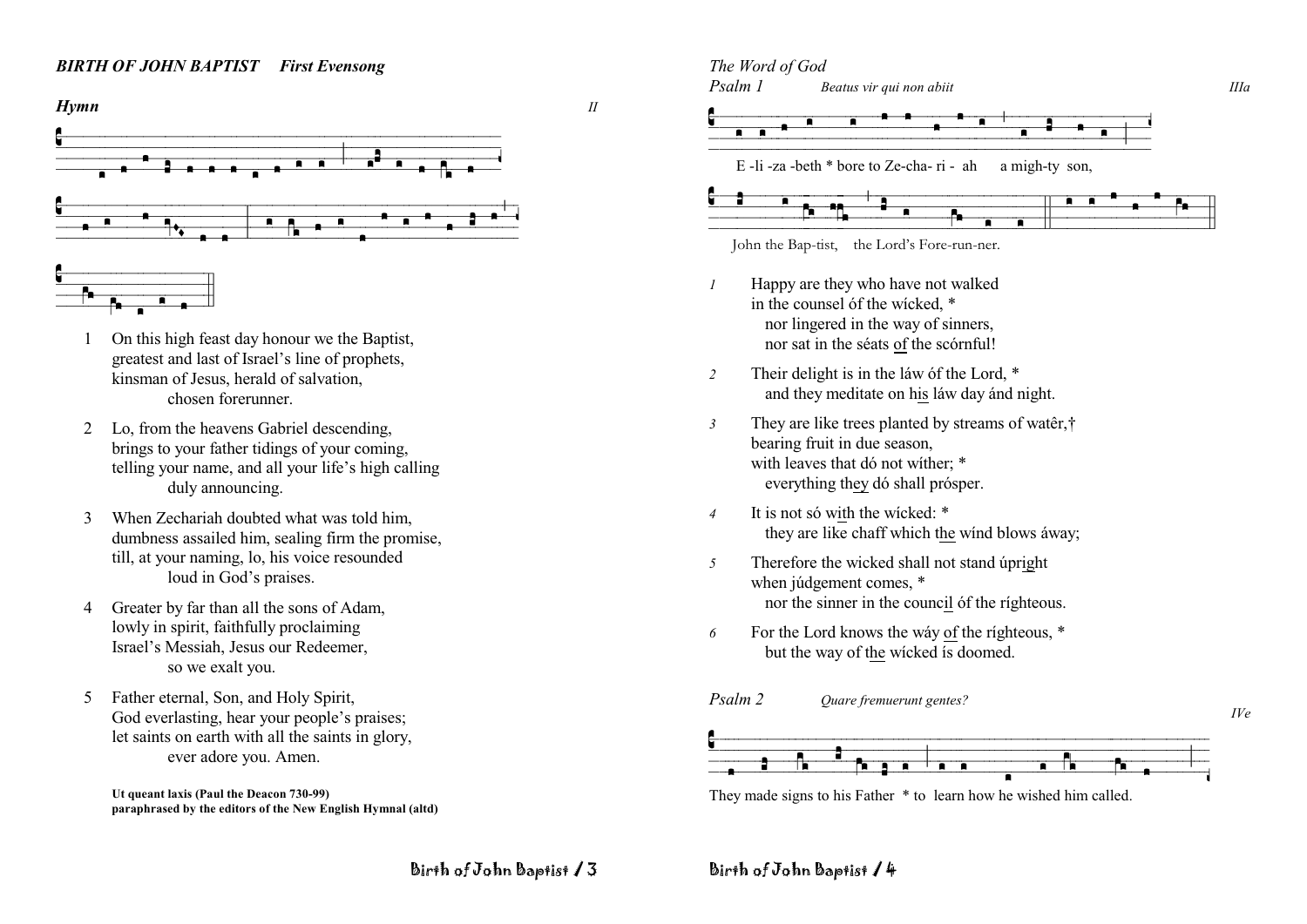

He wrote say-ing: his name is John.

- Why are the nations in an uproar? \*  $\overline{I}$ Why do the peoples mutter empty threats?
- Why do the kings of the earth rise up in rêvolt, †  $\overline{2}$ and the princes plót togéther, \* against the Lord and against his anointed?
- "Let us bréak their yóke," they say; \*  $\mathfrak{Z}$ "let us cast off their bonds from us."
- He whose throne is in héaven is láughing; \*  $\overline{4}$ the Lord has them in derision.
- Then he speaks to them in his wrath. \* †  $\sqrt{2}$ and his rage fills them with térror.
- "I myself have set my king \* 6 upon my holy hill of Zion."
- Let me announce the decree of the Lord: \* †  $\overline{7}$ he said to me, "You are my Son; this day have I begótten you.
- Ask of me and I will give you the nations for your inheritance \* 8 and the ends of the earth for your possession.
- You shall crush them with an iron rod \* 9 and shatter them like a piece of pottery."
- And nów, you kings, be wise: \*  $10$ be warned, you rúlers óf the earth.
- Submit to the Lórd with fear, \*  $11$ and with trembling bów befóre him;
- Lest he be angry ánd you pérish: \*  $12$ for his wrath is quickly kindled.
- Háppy áre they all \*  $13$ who take réfuge in him!



His name \* shall be called John, and man-y shall re-joice at his birth.



Psalm 5

- Give ear tó my wórds, O Lord: \*  $\overline{1}$ consider my méditátion.
- Hearken to my cry for help, my King and my God, \*  $\overline{2}$ for I máke my práver to you.
- In the morning, Lórd, you héar my voice; \*  $\overline{3}$ early in the morning I make my appéal and wátch for you.

Verba mea auribus

- For you are not a God who takes pléasure in wickedness, \*  $\overline{4}$ and evil cánnot dwéll with you.
- Braggarts cannot stánd in your sight; \*  $\overline{5}$ you hate all thóse who work wickedness.
- You destroy thóse who spéak lies: \*  $\overline{6}$ the bloodthirsty and deceitful, O Lórd, you ábhor.
- But as for me, through the greatness of your mercy,  $\overline{7}$ I will gó intó your house; \* I will bow down towards your holy témple in awe of you.
- Lead me, O Lord, in your righteousness, †  $\mathcal{S}_{\mathcal{S}}$ because of those who lie in wait for me: \* make your way stráight befóre me.
- For there is no trúth in théir mouth: \*  $\overline{Q}$ there is destrúction in their heart;
- Their throat is an ópen grave; \*  $10<sup>2</sup>$ they flátter with their tongue.
- Declare them guilty,  $\acute{O}$  God:  $*$  $11$ let them fall, because of their schemes.

Birth of John Baptist / 5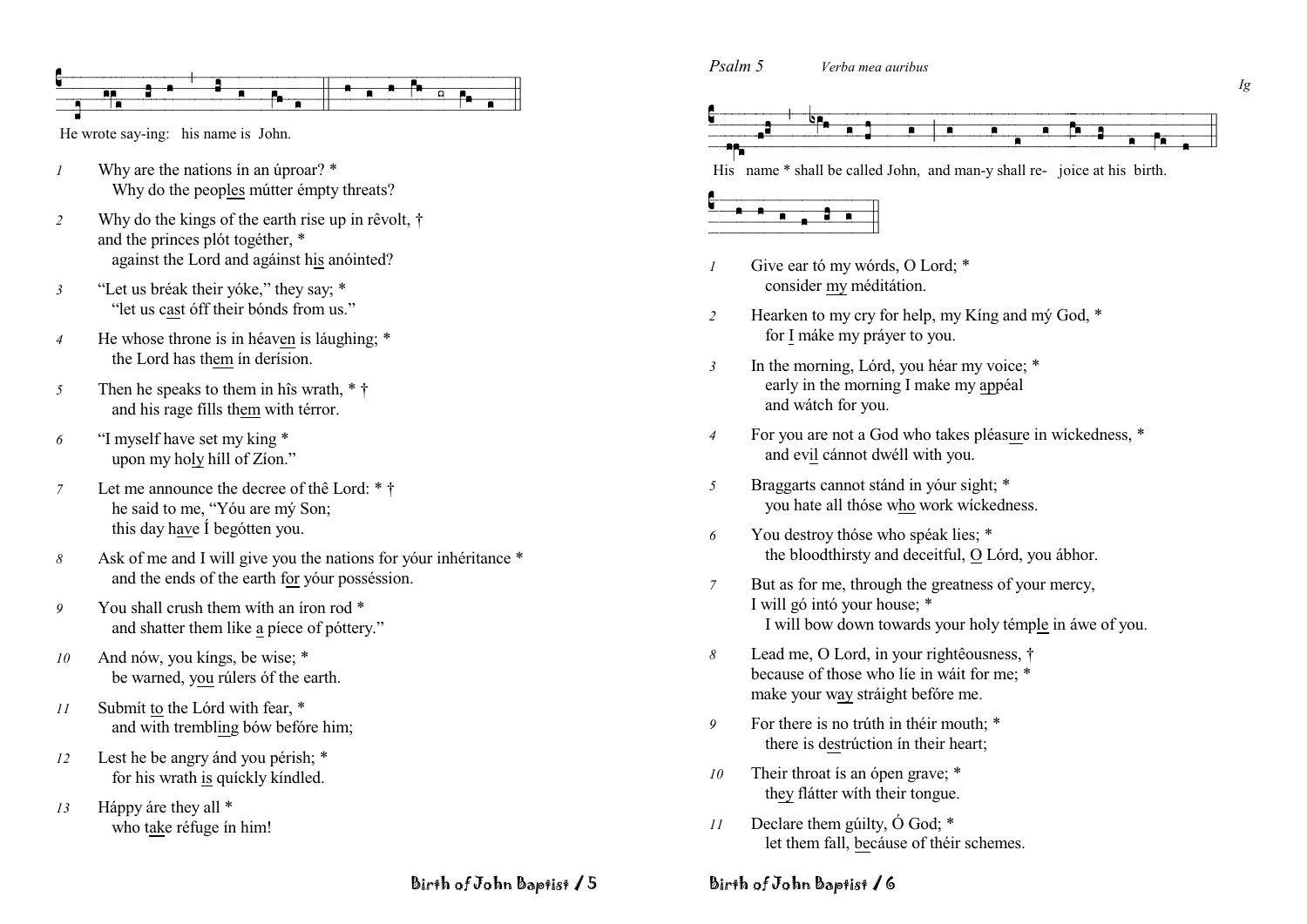- Because of their many transgréssions cást them out, \*  $12$ for they have rebelled against you.
- But all who take refuge in you will be glad; \*  $13$ they will sing out their jóy for éver.
- Yóu will shélter them. \*  $14$ so that those who love your náme may exult in you.
- For you, O Lord, will bléss the righteous; \*  $15$ you will defend them with your favour as with a shield.

Canticle Titus 3.4-7







This child \* shall be great in the sight of the Lord, for the hand



of our God is with him.

- When the kindness and generosity of God  $\boldsymbol{l}$ our Saviour dáwned upón the world, \* then, not for any good déeds of óur own.
- but because he was mercîful, †  $\overline{2}$ he saved us by the washing of regénerátion \* and the renewing power of the Hóly Spírit.
- For he sent down the Spirit upón us ríchly \*  $\mathfrak{Z}$ through Jesus Christ our Sáviour,
- so that, jústified by his grace, \*  $\overline{4}$ we might in hope become héirs to etérnal life.

**READING** 

Magnificat anima mea Dominum THE GOSPEL CANTICLE *VIIIg* 



When Zech-a-ri - ah \* went to the temple of the Lord, there appeared



to him the angel Gabri - el, standing on the right of the al - tar

of incense.

My soul proclaims the greatness of the Lord,  $\dagger$ my spirit rejoices in Gód my Sáviour \* for he has looked with favour on his lówly sérvant.

From this day all generations will cáll me bléssed: \* the Almighty has done great things for me, and hóly is his name.

He has mercy on thóse who féar him \* in every génerátion.

He has shown the stréngth of hís arm, \* he has scattered the proud in their conceit.

He has cast down the mighty from their thrones, \* and has lifted up the lowly.

He has filled the húngry with góod things, \* and the rich he has sént away émpty.

He has come to the help of his sérvant Ísrael, \* for he has remembered his prómise of mércy,

the promise he máde to our fáthers, \* to Abraham and his children for éver.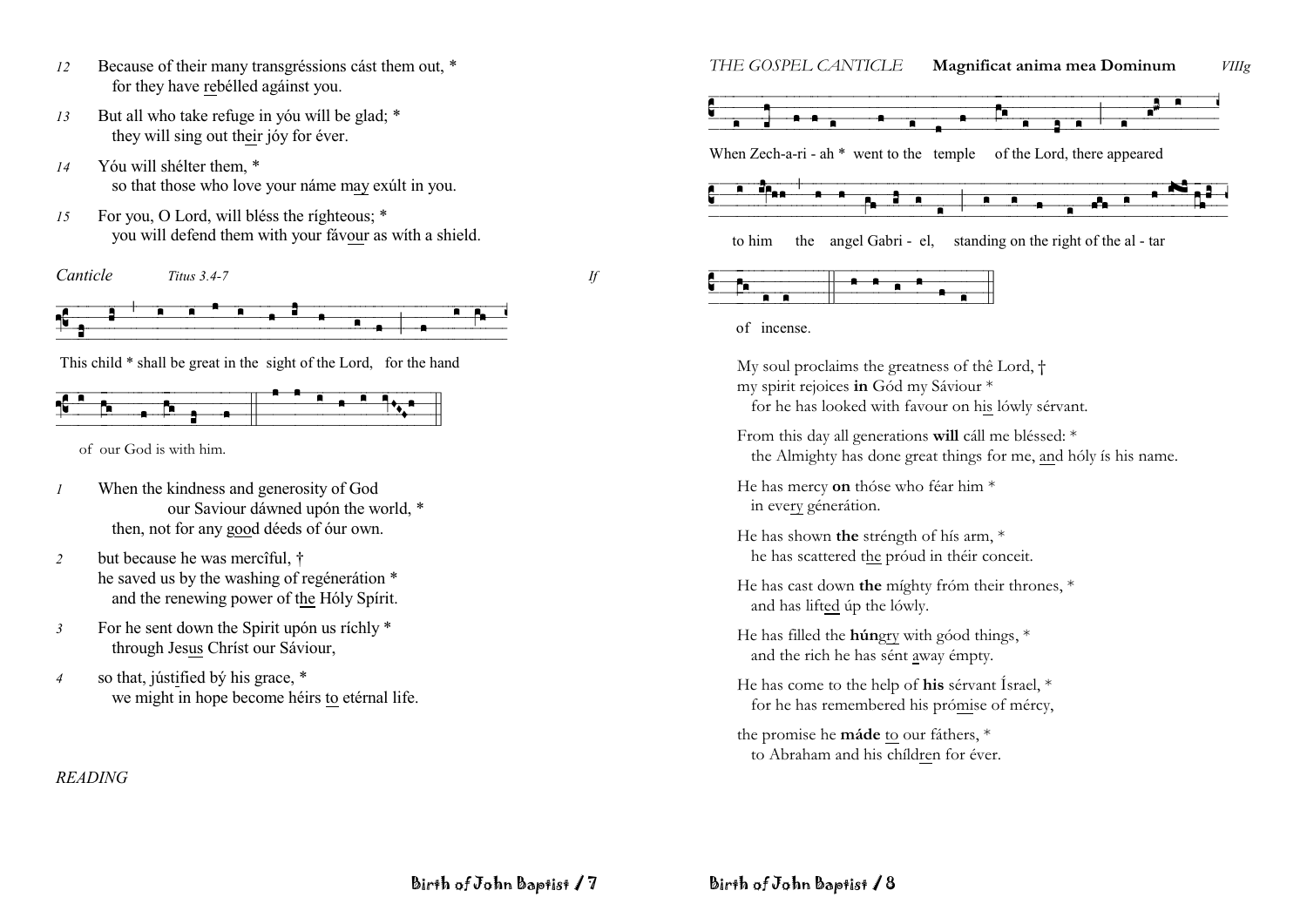## *BIRTH OF JOHN BAPTIST Mattins*

| Hebdomadary | O Lord, open our lips,                    |
|-------------|-------------------------------------------|
| AL L        | And our mouth shall proclaim your praise. |
| Hebdomadary | O God, make speed to save us.             |
| ALL.        | O Lord, make haste to help us.            |

*ALL* **Glory to the Father, and to the Son, and to the Holy Spirit: as it was in the beginning, is now, and shall be for ever. Amen. Alleluia.** *(not in Lent)*

#### **Te Deum Laudamus**

We praise you, O God, We acclaim you as the Lord. All creation worships you, the Father everlasting. To you all angels, all the powers of heaven, cherubim and seraphim sing in endless praise,

#### **Holy, holy, holy Lord, God of power and might; heaven and earth are full of your glory.**

The glorious company of apostles praise you; the noble fellowship of prophets praise you. The white-robed army of martyrs praise you; throughout the world the holy Church acclaims you.

#### **Father of majesty unbounded; your true and only Son, worthy of all worship; and the Holy Spirit, advocate and guide.**

You are the King of glory, O Christ, the eternal Son of the Father. When you became man to set us free, you did not abhor the Virgin's womb. You overcame the sting of death, and opened the kingdom of heaven to all believers. You are seated at God's right hand in glory, we believe that you will come to be our judge.

**Come then, Lord, and help your people, bought with the price of your own blood; and bring us with your saints to glory everlasting.**

*Hymn*



- *1* God called great prophets to foretell The coming of his only Son; The greatest, called before his birth, The Baptist, John, the chosen one.
- *2* John searched in solitude for Christ And recognized him when he came. He showed the world the Lamb of God And trusting, hailed him in our name.
- *3* That lonely voice cried out the truth By men derided and denied. As witness to the law of God In faithful martyrdom he died.
- *4* We praise you, Trinity in One, The glorious light of unknown ways, The hope of all who search for you Whose generous love fills all our days.

**Stanbrook Abbey [metre altered]**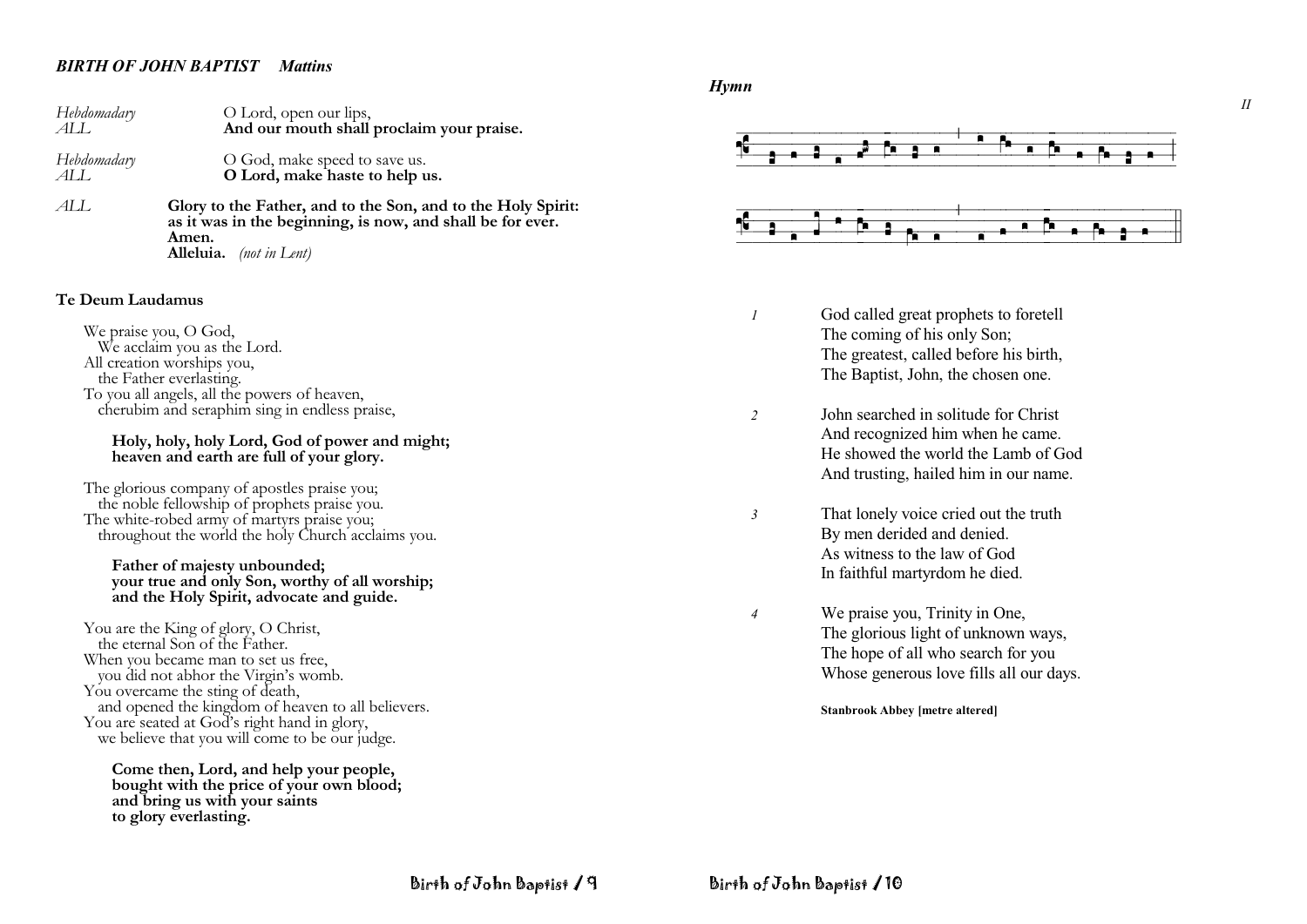## The Word of God

Psalm 75 Confitebimur tibi

 $IIIa$ 



E-li-za-beth \* bore to Ze-cha-ri-ah a migh-ty son.



John the Bap-tist, the Lord's Fore-run-ner.

- We give you thanks, O Gód, we give you thanks, \*  $\overline{1}$ calling upon your name and declaring all your wonderful deeds.
- 'I will appoint a time,' says God; \* 2 I will júdge with équity.
- Though the earth and all its inhabitants are quaking, \*  $\overline{\mathbf{3}}$ I will máke its píllars fast.
- 'I will say to the bóasters, "Bóast no more", \*  $\overline{4}$ and to the wicked, "Dó not tóss your horns;
- "Do not tóss your hórns so high, \*  $\overline{5}$ nor spéak with a próud neck."
- For judgement is neither from the éast nor fróm the west, \* 6 nor yet from the wilderness ór the móuntains.
- It is Gód who júdges; \*  $\boldsymbol{7}$ he puts down one and lifts úp anóther.
- For in the Lord's hand there is â cup,  $\dagger$  $\mathcal{S}_{\mathcal{S}}$ full of spiced and foaming wine, which hé pours out, \* and all the wicked of the earth shall drínk and dráin the dregs.
- But I will rejóice for éver; \*  $\mathfrak{g}$ I will sing praises to the Gód of Jácob.

He shall break off all the hórns of the wicked; \* 10 but the horns of the righteous shall bé exálted.

> Judge of all the earth, restrain the ambitions of the proud and the turmoil of the nations: establish among us the reign of the Messiah, who drained for us the cup of judgement and is alive with you and the Holy Spirit, one God, for ever and ever. Amen



His name \* shall be called John, and man-y shall re-joice at his birth.



- In Júdah is Gód known; \* his name is gréat in Ísrael.
- At Salem is his tábernácle, \*  $\overline{2}$ and his dwelling is in Zion.
- There he broke the flashing arrôws, \* +  $\mathfrak{Z}$ the shield, the sword and the wéapons of báttle.
- How glorious you are! \*  $\overline{4}$ more splendid than the everlásting móuntains!
- The strong of heart have been dêspoiled; †  $\overline{5}$ they sink into sleep; \* none of the wárriors can líft a hand.
- At your rebuke, O Gód of Jácob, \* 6 both horse and ríder líe stunned.
- What térror vóu inspire! \*  $\overline{7}$ who can stand before you when you are angry?
- From heaven yóu pronounced júdgement; \* 8 the earth was afráid and wás still;

## Birth of John Baptist / 11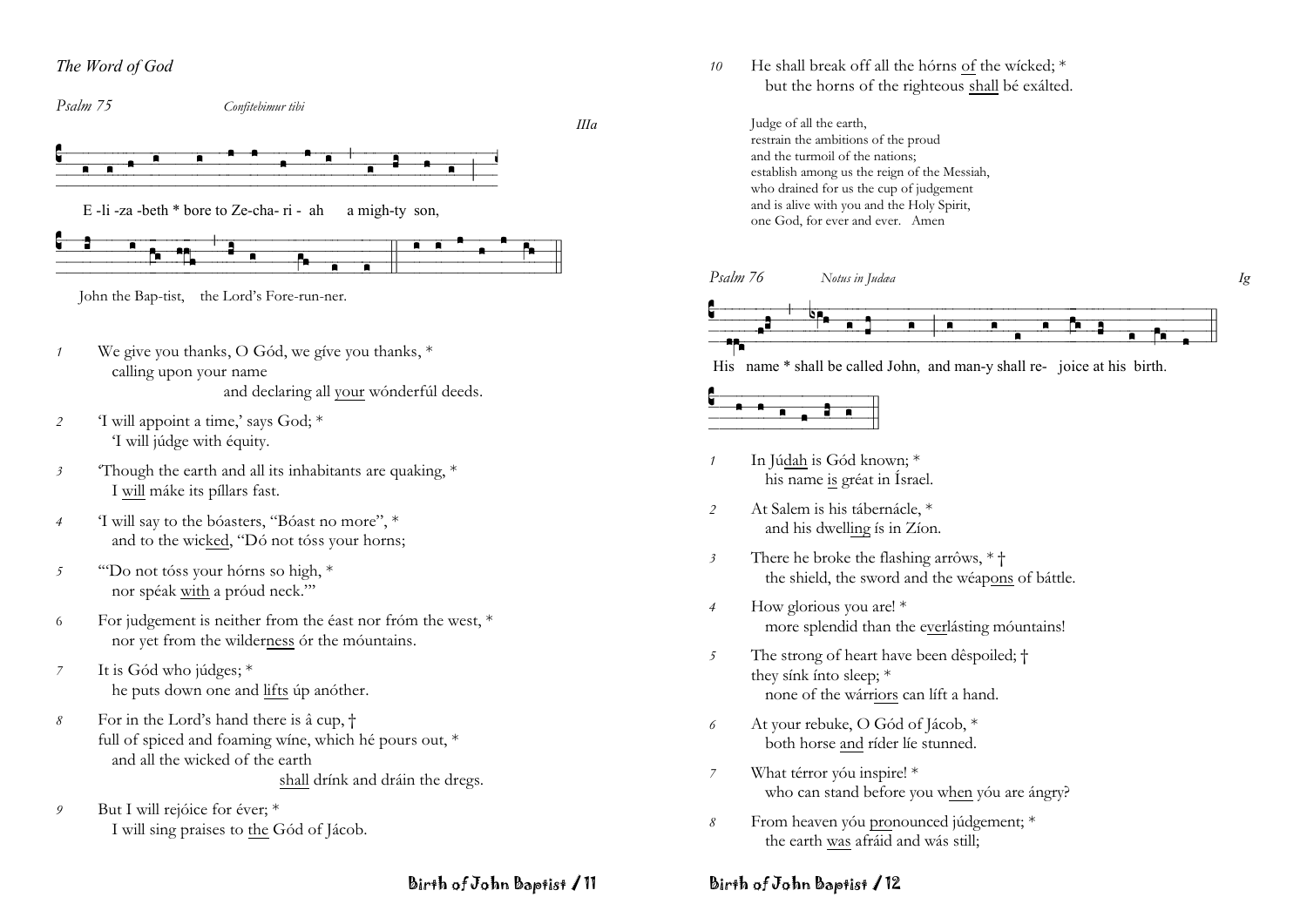- *9* When God rose úp to júdgement \* and to save all the oppréssed of thé earth.
- *10* Truly, wrathful Édom will gíve you thanks, \* and the remnant of Hámath will kéep your feasts.
- *11* Make a vow to the Lord your Gód and kéep it; \* let all around him bring gifts to him who is wórthy tó be feared.
- *12* He breaks the spírit of prínces, \* and strikes terror in the kíngs of thé earth.

Majestic and gracious God, more awesome than the agents of war, more powerful than the wrath of nations, your love has created a people of your own; restrain the violence of the peoples and draw the despised of the earth into the joyful life of your kingdom. **Amen.**

*Psalm 82 Deus stetit If*





This child \* shall be great in the sight of the Lord, for the hand



of our God is with him.

- *1* God takes his stand in the cóuncil of héaven; \* he gives judgement in the mídst of thé gods:
- *2* 'How long will you júdge unjústly, \* and show favour tó the wícked?
- *3* 'Save the weak and the orphân; \* † defend the húmble and néedy;
- *4* 'Rescue the weak and the poor; \* deliver them from the pówer of the wícked.
- *5* 'They do not know, neither do they undêrstand; †

they go abóut in dárkness; \* all the foundations of the éarth are sháken.

- *6* 'Now I sáy to you, "Yóu are gods, \* and all of you children óf the Móst High;
- *7* ' "Nevertheless, you shall díe like mórtals, \* and fáll like ány prince." '
- *8* Arise, O Gód, and rúle the earth, \* for you shall take all nátions fór your own.

God our deliverer, defender of the poor and needy: when the foundations of the earth are shaking give strength to your people to uphold justice and fight all wrong in the name of your Son, Jesus Christ our Lord. Amen.



They made signs to his Father \* to learn how he wished him called.



He wrote say-ing: his name is John.

- *1* Hallelujah! Sing to the Lórd a néw song; \* sing his praise in the congregation óf the fáithful.
- *2* Let Israel rejóice in his máker; \* let the children of Zion be jóyful ín their king.
- *3* Let them praise his náme ín the dance; \* let them sing praise to him with tímbrel ánd harp.
- *4* For the Lord takes pleasure ín his péople \* and adorns the póor with víctory.

Birth of John Baptist / 13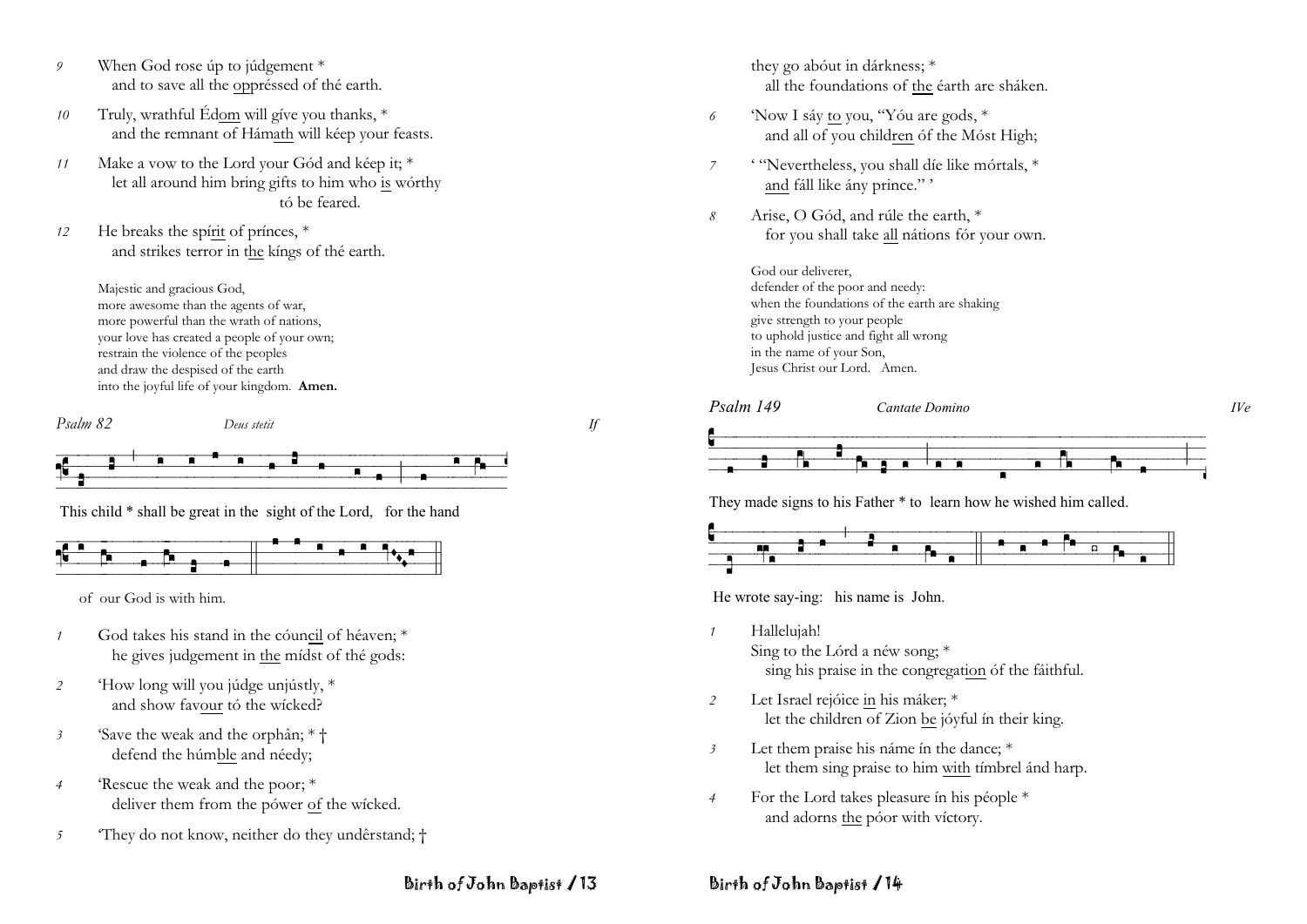- Let the faithful rejóice in tríumph; \*  $\mathcal{F}_{\mathcal{D}}$ let them be jóyful ón their beds.
- Let the praises of Gód be in their throat \* 6 and a two-edged swórd in théir hand;
- To wreak vengeance ón the nátions \*  $\overline{7}$ and punishment ón the péoples;
- To bind their kings in chains \* 8 and their nobles with línks of íron;
- To inflict on them the judgement dêcreed; \* + 9 this is glory for all his fáithful péople. Hállelújah!

Lord God, our maker and our king. you judge all peoples according to your justice: inspire and strengthen us with your Spirit. that we may expose the pretence of worldly power and ever witness to your truth; through Jesus Christ our Lord. Amen.

Canticle A SONG OF DAVID Benedictus es, DomineI I Chro 29.10-14 Tu puer  $(AM 925)$ 

 $IIIb$ 



You, child, \* will be called the prophet of the Most High, for you will



go be-fore the Lord to prepare his way.

- Blessed are vou. God of Israel, for éver and éver. \*  $\mathcal{I}$ for yours is the greatness, the power, the glory, the splendour and the majesty.
- Everything in heaven ánd on éarth is yours; \*  $\overline{2}$ yours is the kingdom, O Lord, and you are exalted as héad abóve all.
- True wealth and hónour cóme from you \*  $\mathfrak{Z}$ and you are exalted as héad ovér all.
- In your hánd are pówer and might; \*  $\overline{4}$ yours it is to give power and strength to all,
- 5 And now we give you thánks, our God, \* and práise your glórious name.
- For all things come from you, \* 6 and of your ówn have we given you.

## **READING**

#### THE GOSPEL CANTICLE **Benedictus Dominus Deus Israel**





Zecha-ri - ah  $*$  o-pened his mouth and prophe-sied, say - ing:

Blessed be the Lord, the God of Is-ra-el. (Not repeated in the Canticle)

- (Blessed be the Lord, the Gód of Ísrael;) \* he has come to his péople and sét them free.
- He has raised up for us a míghty Sáviour, \* born of the house of his sérvant Dávid.

Through his holy prophets he promised ôf old, † that he would save us from our énemies. \* from the hands of áll who háte us.

- He promised to show mercy tó our fáthers \* and to remember his hóly cóvenant.
- This was the oath he swore to **our** father Abraham, \* to set us free from the hánds of our énemies.

free to worship him without fear, \*

## Dirth of John Baptist / 16

Birth of John Baptist / 15

 $V$ If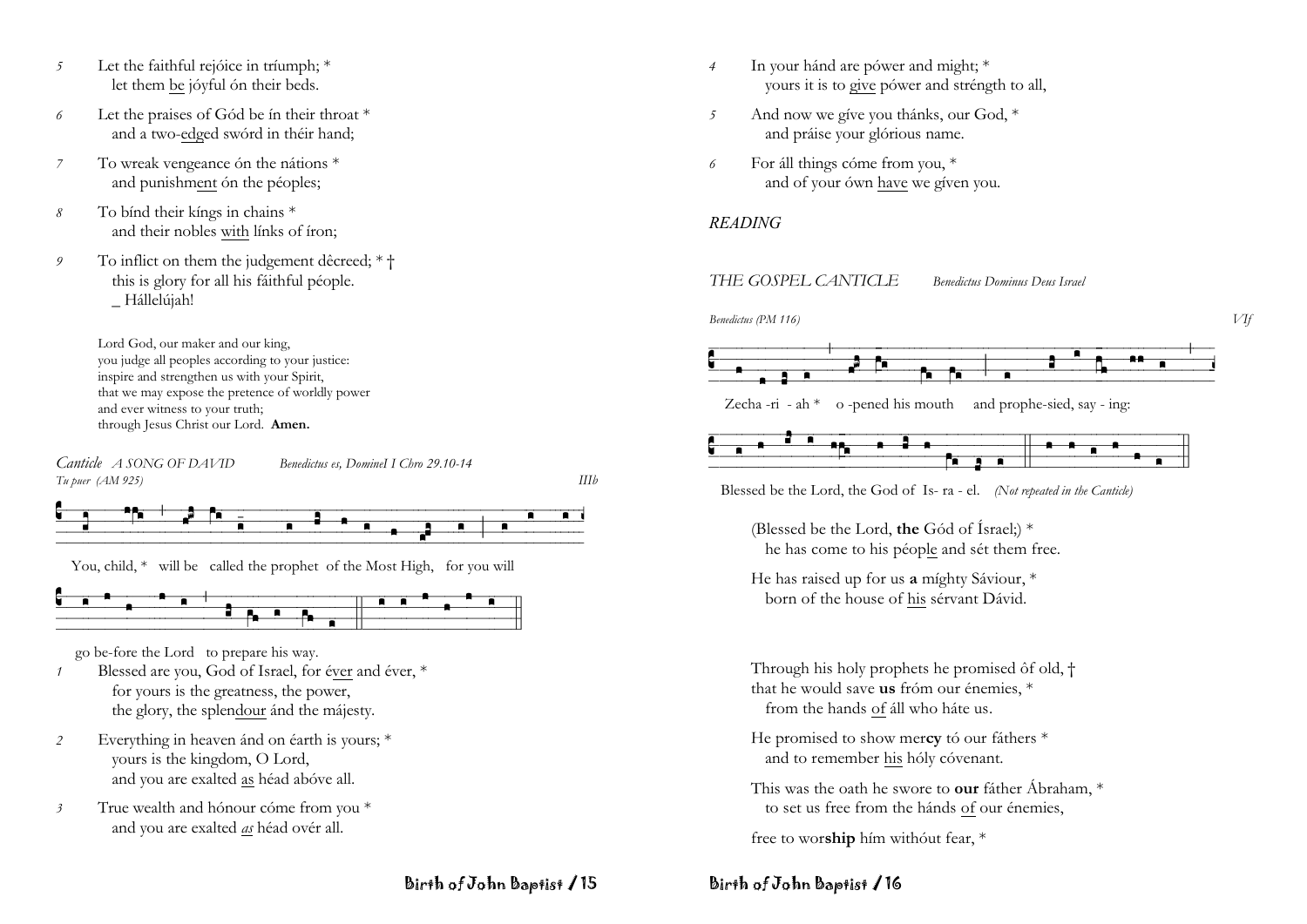holy and righteous in his sight all the dáys of óur life.

- You, my child, shall be called the prophet of the Most High, \* for you will go before the Lórd to prepáre his way,
- to give his people knowledge óf salvátion \* by the forgiveness of their sins.
- In the tender compássion óf our God<sup>\*</sup> the dawn from on high shall bréak upón us,
- to shine on those who dwell in darkness and the shádów of death \* and to guide our feet intó the wáy of peace.

## **Collect**

Almighty God, whose servant John the Baptist was wonderfully born to fulfil your purpose by preparing the way for the advent of your Son: lead us to repent according to his preaching and after his example constantly to speak the truth, boldly rebuke vice, and patiently suffer for the truth's sake; through Jesus Christ our Lord,...



- On this high feast day honour we the Baptist, greatest and last of Israel's line of prophets, kinsman of Jesus, herald of salvation. chosen forerunner
- 2 Lo, from the heavens Gabriel descending, brings to your father tidings of your coming, telling your name, and all your life's high calling duly announcing.
- When Zechariah doubted what was told him.  $\mathcal{Z}$ dumbness assailed him, sealing firm the promise, till, at your naming, lo, his voice resounded loud in God's praises.
- Greater by far than all the sons of Adam,  $\overline{4}$ lowly in spirit, faithfully proclaiming Israel's Messiah, Jesus our Redeemer, so we exalt you.
- 5 Father eternal, Son, and Holy Spirit, God everlasting, hear your people's praises; let saints on earth with all the saints in glory. ever adore you. Amen.

Ut queant laxis (Paul the Deacon 730-99) paraphrased by the editors of the New English Hymnal (altd)  $II$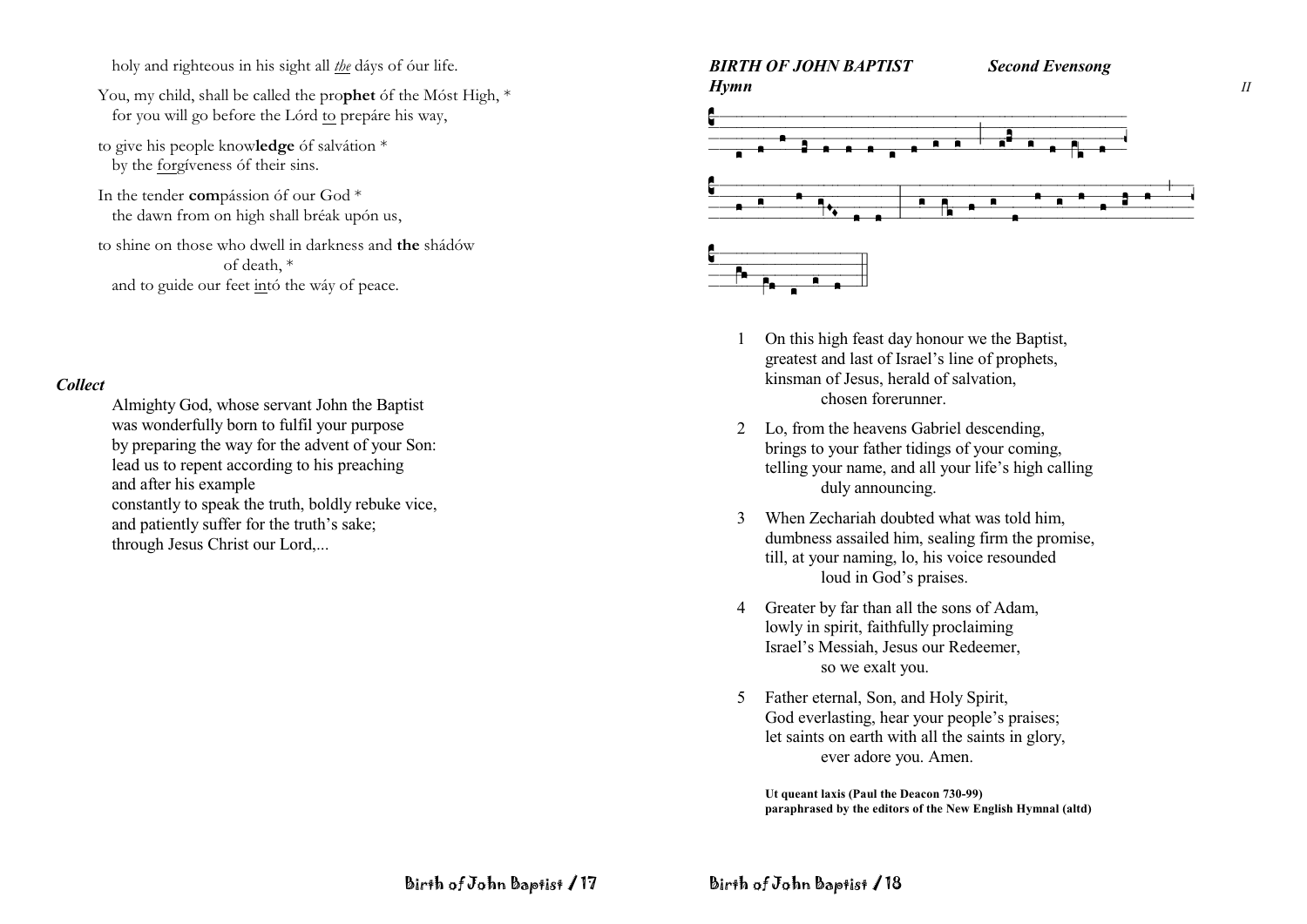The Word of God







They made signs to his Father \* to learn how he wished him called.



He wrote say-ing: his name is John.

- Help me, Lord, for there is no gódly óne left: \*  $\overline{1}$ the faithful have vanished fróm amóng us.
- Everyone speaks falsely with his néighbour; \*  $\overline{2}$ with a smooth tongue they spéak from a dóuble heart.
- O that the Lord would cút off áll smooth tongues. \*  $\overline{\mathbf{3}}$ and close the lips that útter próud boasts!
- Those who say, "With our tóngue will wé prevail; \*  $\overline{4}$ our lips are our own; whó is lord óver us?"
- "Because the needy are oppressed,  $\overline{5}$ and the poor cry out in misery, \* I will rise up," says the Lord, "and give them the hélp they lóng for."
- The words of the Lórd are púre words, \* 6 like silver refined from ore and purified séven times ín the fire.
- O Lórd, watch óver us \*  $\overline{7}$ and save us from this generátion for éver.
- The wicked prówl on évery side, \* 8 and that which is worthless is highly prized by éveryone.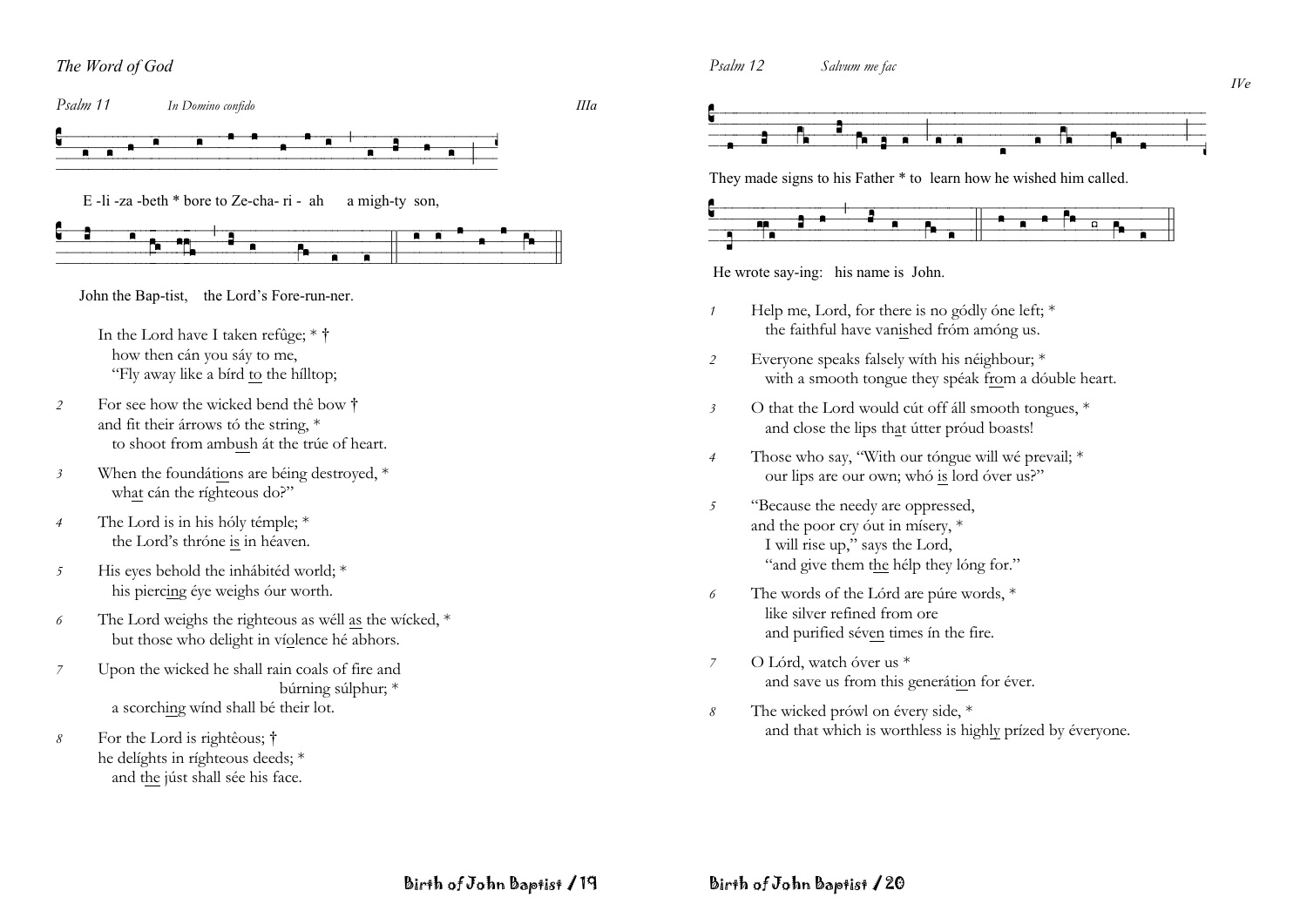Psalm 50 Deus deorum



- The Lord, the God of góds, has spóken; \*  $\mathcal{I}$ he has called the earth from the rising of the sún to its sétting.
- Out of Zion, perfect in its béauty, \*  $\overline{2}$ God reveals himsélf in glóry.
- Our God will come and will nót keep sílence; \*  $\overline{\mathfrak{z}}$ before him there is a consuming flame, and round about him a ráging storm.
- He calls the heavens and the éarth fróm above \*  $\overline{4}$ to witness the judgement of his people.
- "Gather before me my lóval fóllowers, \*  $\mathfrak{I}$ those who have made a covenant with me and séaled it with sácrifice."
- Let the heavens declare the ríghtness óf his cause; \* 6 for Gód himsélf is judge.
- Hear, O my people, and I will speak:  $\overline{7}$ "O Israel, I will bear witness against you; \* for 1 am Gód, your God.
- I do not accuse you because of your sácrifíces; \*  $\delta$ your offerings are álways befóre me.
- I will take no búll-calf fróm your stalls, \*  $\mathfrak{g}$ nor he-goats out of your pens;
- For the beasts of the fórest áre mine, \* 10 the herds in their thóusands upón the hills.
- I know every bird in the sky, \*  $11$

and the creatures of the fields are in my sight.

- If I were hungry, I wóuld not téll you, \*  $12$ for the whole world is mine and all that is in it.
- Do you think I éat the flésh of bulls, \* 13 or drínk the blóod of goats?
- Offer to God a sacrifice of thanksgiving \*  $14$ and make good your vóws to the Móst High.
- Call upon me in the dáy of tróuble; \*  $15$ I will deliver you and yóu shall hónour me."
- But to the wicked God sâys: \* † 16 "Why do you recite my statutes, and take my covenánt upón your lips;
- Since you refuse discipline, \* 17 and toss my wórds behínd your back?
- When you see a thief, you máke hím your friend, \* 18 and you cast in your lót with adúlterers.
- You have loosed your lips for évil, \* 19 and harnessed your tóngue to á lie.
- You are always speaking evil óf your bróther \* 20 and slandering your own mother's son.
- These things you have dóne and I kept still, \*  $21$ and you thought that I am like you."
- "I have made my áccusátion; \*  $22$ I have put my case in órder befóre your eyes.
- Consider this well, yóu who forgét God. \*  $23$ lest I rend you and there be none to deliver you.
- Whoever offers me the sacrifice of thanks giving hónours me: \* 24 but to those who keep in my way will I show the salvátion óf God."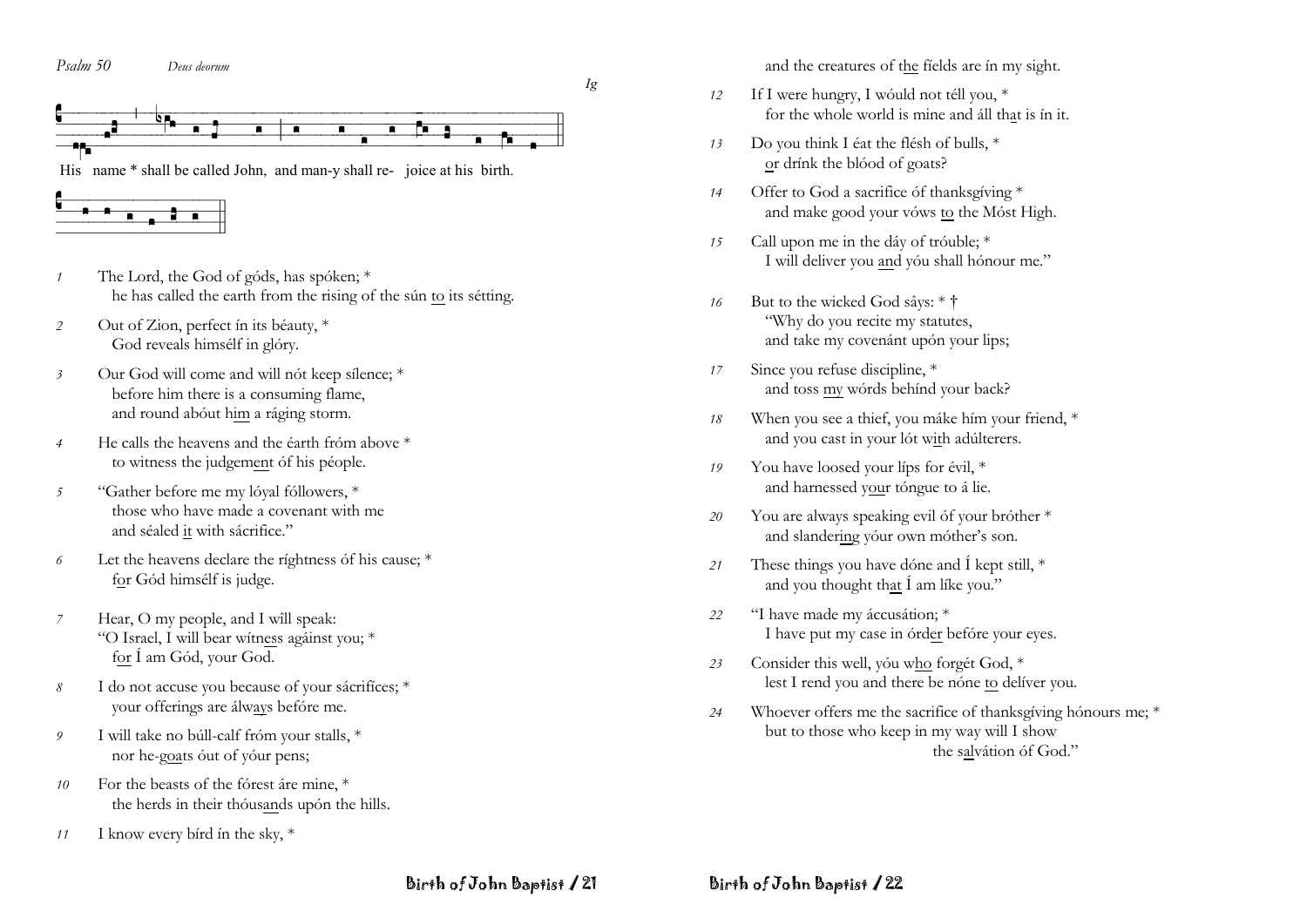Canticle Matthew  $5.3-10$   $H$ 



This child \* shall be great in the sight of the Lord. for the hand



of our God is with him.

- Blessed are the póor in spírit \*  $\boldsymbol{l}$ for theirs is the kingdom of héaven.
- Bléssed are thóse who mourn, \*  $\overline{2}$ for théy shall be cómforted.
- Bléssed áre the meek. \*  $\overline{\mathbf{3}}$ for they shall inhérit thé earth.
- Blessed are those who hunger and thirst for righteousness, \*  $\overline{4}$ for they sháll be sátisfied.
- Blessed are the merciful. \* 5 for they shall obtain mércy.
- Blessed áre the púre in heart, \* 6 for théy shall sée God.
- Blessed áre the péacemakers, \*  $\overline{7}$ for they shall be called sons of God.
- Blessed are those who are persecuted 8 on account of righteousness. \* for theirs is the kingdom of héaven.

**READING** 

THE GOSPEL CANTICLE

The Song of Mary Magnificat anima mea Dominum  $I$  uke 1:46-55 **VIId** 



of women there is no one great -er than John the Bap-tist.



My soul proclaims the greatness of the Lord, † my spirit rejoices in Gód my Sáviour \* for he has looked with favour on his lówly sérvant.

- From this day all generations will cáll me bléssed: \* the Almighty has done great things for me, and hóly ís his name.
- He has mercy on thóse who féar him \* in every génerátion.
- He has shown the stréngth of hís arm, \* he has scattered the próud in théir conceit.
- He has cast down the mighty from their thrones, \* and has lifted up the lowly.
- He has filled the húngry with góod things, \* and the rich he has sént away émpty.